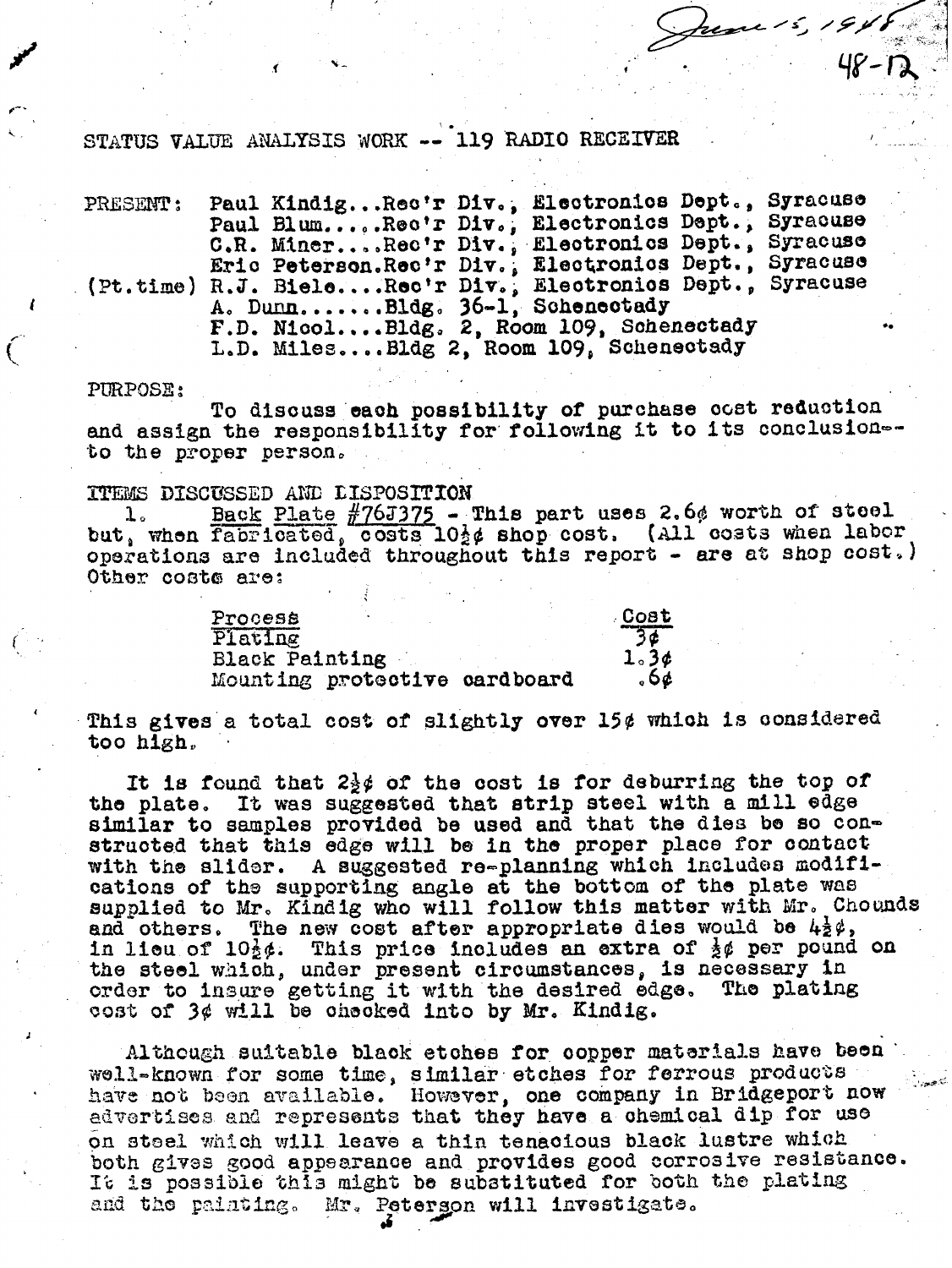The back **plate is** of **,050"** steel in order **to** provide **strength**  and rigidity for mounting the dial cord pulley. The simple mounting bracket for the dial light could be extended slightly **mad the** pulley mounted thereon, **This wou1.d allow two things,**  First, the cord could be assembled to the radio before the back plate was assembled, which might eliminate assembly time; and, secondly, more freedom could be allowed in the design of the back **plate,** It **could** be **made** of thimer msterial **possibly with lass**reinforoing and could, if desired, be made of other material such as plastic. If this type of assembly offers sufficient advantages, Mr. Miner will follow through on it.

**2.** Pointer - The United Carr Corp. have a slider and pointer which is so constructed that it is less sensitive to roughness on the back-plate top. They are supplying a quotation to Paul Blum **zho** will **provide data upon it for** approval **if, as 1s indicated, it is lower in cost than** our present pointer, 2. Pointer - The United Carr Corp. have a slider and pointer<br>which is so constructed that it is less sensitive to roughness on<br>the back-plate top. They are supplying a quotation to Paul Blum<br>who will provide data upon it

of this spring is considered high considering the job it has to perform. It was suggested that, instead of music wire, standard **reduce the** cost **to** about **half.** Ollr **spring supplier** will **be** ra**quested to provide samples of a spring made from spring steel, and other suitable quotations will be secured by Mr. Coffman.** herd-drawn spring steel be specified. We expect that this would<br>reduce the cost to about half. Our spring supplier will be re-<br>quested to provide samples of a spring made from spring steel, a<br>other suitable quotations will

products has offered a nylon cord which has a very slight amount of elasticity and which, it is claimed, does not take a permanent **set.** It **was** reviewed **that** the **characteristics of this** cord are very inportant **ad that either the** present **nylon with a fiborglass** core; **or** pure **silk cord** performs satisfaotorily. **If** Du Pcmt believes their **new material** can perform **suitably** in **this** market, eliminating the spring and simplifying the mounting, samples will **be** provf **ded to** *Xr,* **Miner.** 

**5e Shaft** *#~663876* **P1** - **As it now** must **be made, this shaft**  is a rather complex automatic screw machine part well bought at **&out 2#. It** must have **a broached** knurl **with <sup>a</sup>slit** end **for tho**  knob, a suitable spool for winding the cord and suitable machining **to** receive the C-fastener for assembling to the panel, **Some 0% the suggestions** considered were:

'4

-)

a) Use thermo-plastic knobs with split mounting hubs in conjunction with the Tinnerman spring steel band. This assembly mounts on a **plein shaft** and is used by **some.** Xain objections are two-fold. (Cost of fastener is .3¢.)

**A8** 

a distribuições assignants este definito di administrativam este completam com este a completam a completam es A Bang California & California & California & California and a companion of the companion of the companion of the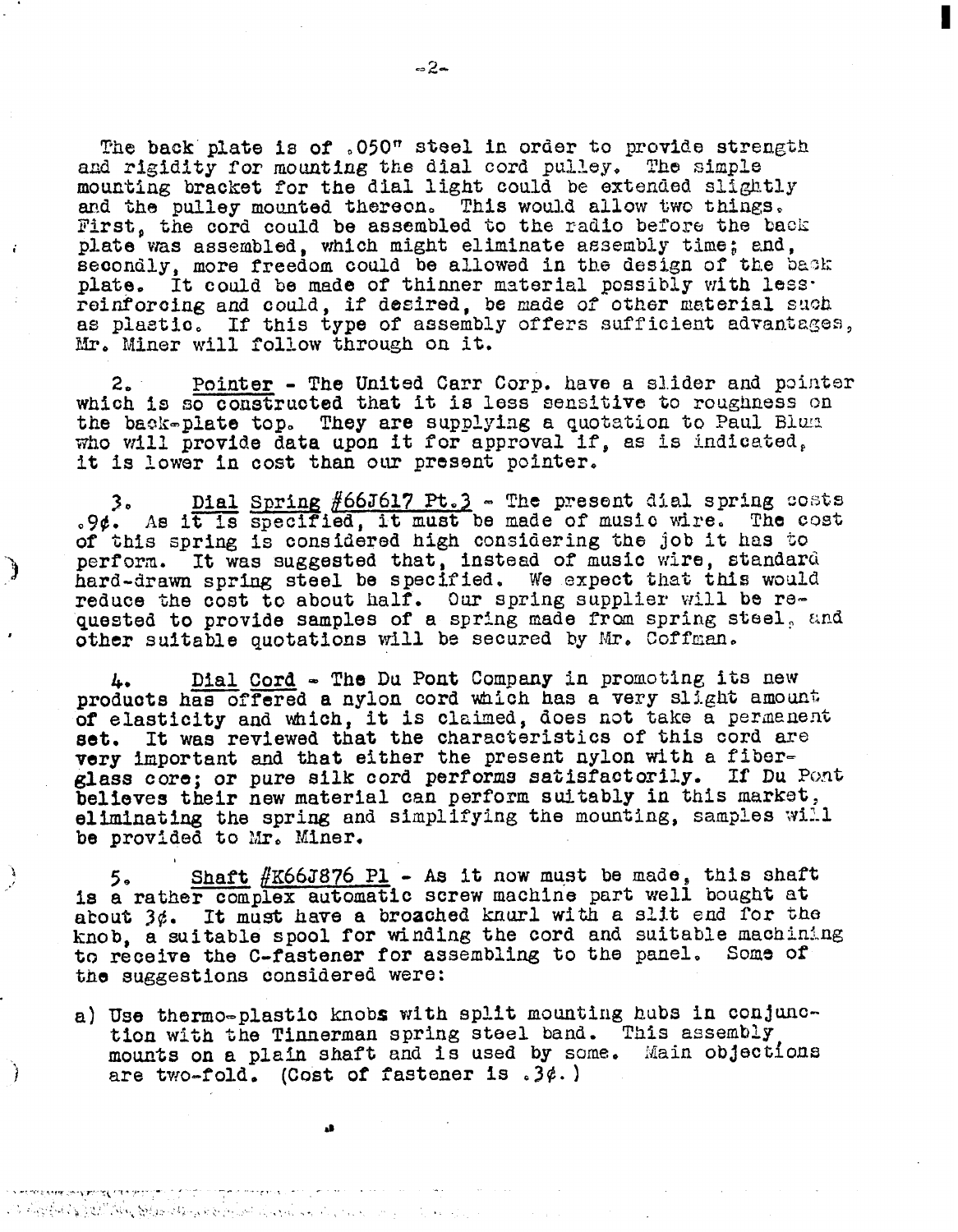First, that while probably sufficient rotational torque is provided, approximately equal force is required to press on the knob and to withdraw it and this puts some strain on the parts of the knob and the parts of the chassis which mount the shaft. The other objection is that the arrangement is **usable** only **with** the thermo-plastic **knob** and for **reasoas** of standardization, **it is desirable to** have **shafts adaptable to sf ther** therno-plastio **or** therao-sett **ing material,** 

b) It **was** auggested that the mounting **braoket which is** now **mde**  in two operations be **ohawed** to **e** U-shape so **that both holes**  whish mount **the** shaft **are in** the small **bracket [using** a olearmoe **hole** in the **ohassis), to reduce** cost of making the bracket and reduoe difficulties of alignment. **3t was** furbher brought out that the present L-bracket could be made at lower cost in a one-operation die by some die changes. It was furoost in a one-operation die by some die changes. ther **auggested that** a **fastener** be **oonsidered whloh** would employ **some** new and **well-known principle and snap into puohed** holaa **in the** chassis **to** eliminate the **welding** operation. This is being considered by suitable fastener suppliers and informatfon and **samples,** if desirable, will be provided to **Xessrs, Kindig and** Peterson, shortly.

It was suggested that if the method of supporting the knob **ebould be** changed, **a number of** possibilities for **oost redustlon on the shaft are** available, **A plastio** shaft which **would cos%**  slightly over  $\frac{1}{2}\phi$  would be available and either die cast shafts or shafts **fabrioated** of **thin metal** would **be** available at about half the preaeat **shaft cost, Some f urthes suggestions along**  this line will be developed.

**<sup>60</sup>I.F. Can #265&7-4** - Present shop oost of' the **I.F. Can**  oomplete **wirspade** bolts Is *68.* **This** cost **was** oonsidared **high, Normal cans of this type should cost between**  $2\phi$  **and**  $2\frac{1}{6}\phi$  **without holes and about**  $\frac{1}{2}\phi$  **more with holes in the sides and the top** holes **and abou\* \$6** more **with holes** In **the sides** and **the** top punohed. A **set** of **spade** bolts **and** rivets should cost **between .3#**  punched. A set of spade bolts and rivets should cost between.<br>and .4¢ making a total material cost of about  $3\frac{1}{6}\phi$ . The cost of and  $.4\phi$  making a total material cost of about  $3\frac{1}{6}\phi$ . The cost of assembling the spade bolts to the can is about  $1\frac{1}{2}\phi$  which would bring the price to 4 3/46 **instead** of **64, Mr.** Kindig will **inuea**tlgate the present oost **of 64. It was further developed that the**  most desirable arrangement would be a spring clip which would eliminate the use of the spade bolts and mount the can to the chassis in a manner **whioh holds** it rigidly **against** the **ohassis, The Purchasing** Departmeat will endeavor to **provide proposals and samples** of suoh suitable **clip to Mr,** Xiner, The **clip** should **cost**  in the neighborhood of **3/4#** and **would eliminate the purchase and**  assembly of **the spade** bolts and the **purohase** and **assembly of** the **nuts aniz on the spade bolts** and substitute a **snap assembly**  job,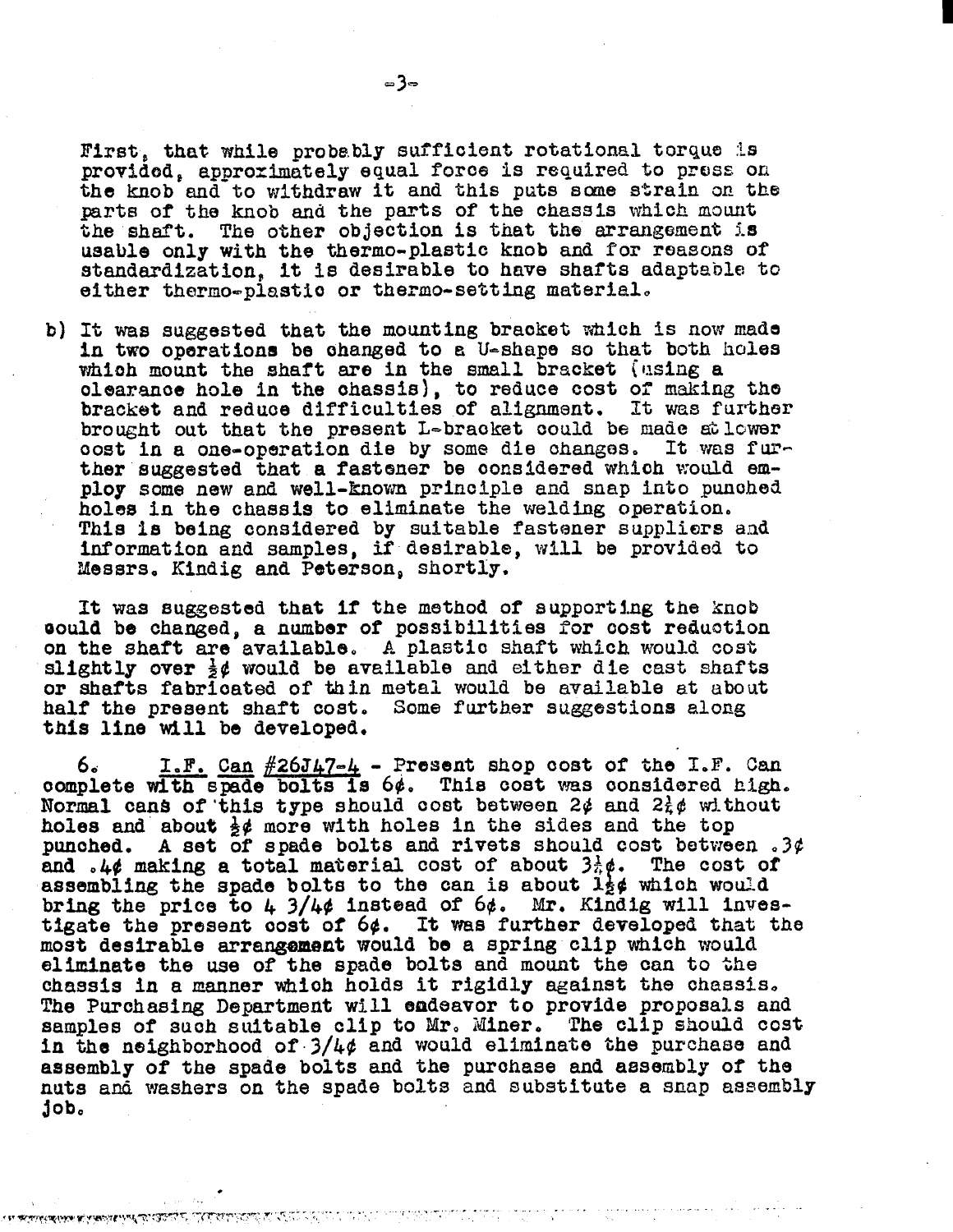Pilot Light  $K-63J465-2$ ,  $47$  - Although one pilot light 7. costs 4.9¢ and the other 7.2¢, the difference in the length of cord on the longer one did not justify the differential in price. Mr. Kindig will handle.

Dial Cord Pulley K-59J323-22 - For different sizes of 8. pulleys, various methods of manufacture are most economical. For the  $\frac{1}{2}$ " size used on this radio, a fabricated pulley costs  $$3.60$  M as compared to the solid pulley at  $$7$  M. Mr. Miner has samples of the fabricated pulley for tests and will advise Mr. Blum concerning its suitability for use.

9. Pilot Light Mounting Arrangement - The pilot light is now mounted on a small mounting strip of flat steel which is welded to the chassis. It was suggested that the  $\frac{1}{2}$ ¢ cost of this strip and the  $1\ell$  cost of mounting it, might be eliminated by a slightly different construction. The suggestion was to purchase the dial lights with their mounting arrangement extending downward rather than laterally and for a suitable distance so that, with the aid of a rectangular punched slit in the top of the chassis near its front edge, this mounting arrangement could be slipped through and mounted directly on the front of the chassis. Mr. Johnson will provide a sketch to Mr. Dowd and Mr. Dowd will determine if the cost of the dial light socket would be increased by auch arrangement. Based on this information, Mr. Johnson will know whether to further consider the change.

It was noted that present production uses two knobs, 10. 42J965, with white "rub-ins." These knobs cost l¢ extra. Mr. Miner advised that the Off-On volume control knob does not need an arrow and will have suitable drawing changes made so that it will be eliminated on succeeding production.

Compared to other similar products, the price of  $\$1,50$ 11. per thousand on the small C-retaining ring, K-59J474-1, is out of line. Nevertheless, that is the price which the G.E. Co., in its various units, now pays. Some work is being done with suppliers to secure more appropriate pricing on this type of ring.

Oscillator coil form  $\frac{\#24J122}{}$  - Two of these are used 12. The material consists of a paperboard form costing per radio. .1¢, and  $L$  terminals which cost slightly less than .1¢. Total material cost is slightly less than  $\frac{1}{2}\ell$ . After the 4 terminals are assembled to the coil form, however, the shop cost becomes 2} / per coil. It was felt that this item is sufficiently standard so that automatic or at least semi-automatic equipment should be provided to assemble the terminals to the coil form.

**চিনাৰ সিংহাদেশৰ প্ৰস্কুৰ সৰ্ব্যাপশা সংগ্ৰামী** সময় কাৰ্যালয় চেনা ব্ৰাপনা শাখা সংগ্ৰামী কৰি যায়। প্ৰস্তুত প্ৰস্

ŧ